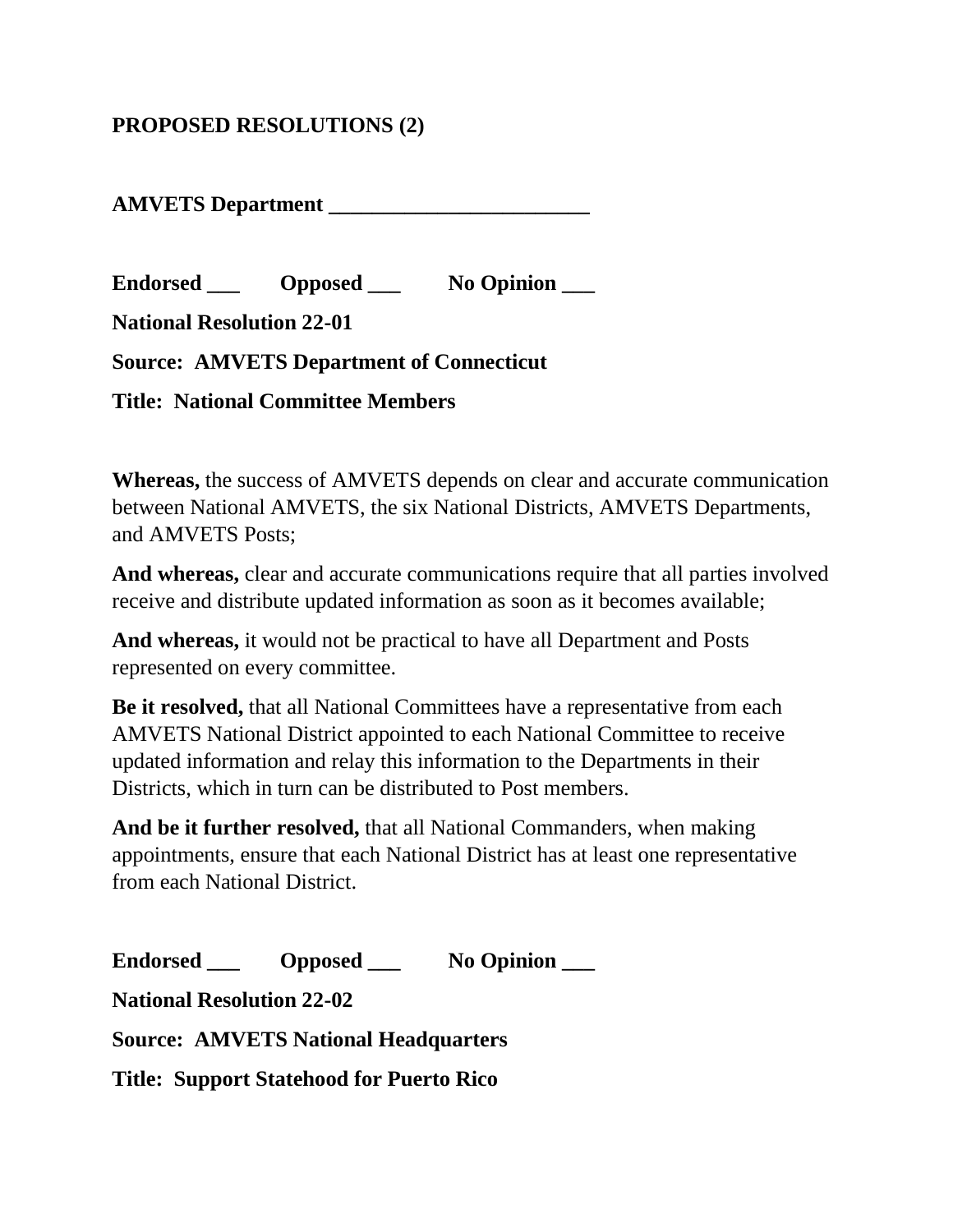**Whereas,** the people of the US Territory of Puerto Rico have voted to join the Union by becoming the  $51<sup>st</sup>$  State, and

**Whereas,** the US Constitution provides for Statehood through its territories in Article 4, Sect. 3 by vote of the consent of Congress, and

**Whereas,** the people of Puerto Rico have fought for the American way of life against the enemies of America since WWI, and

**Whereas,** AMVETS has strengthened its legislative capabilities by creating the position of 3rd Vice Commander for its National Headquarters and its related subordinate membership organizations, and

**Whereas,** AMVETS Membership Department seeks to open the first AMVETS Post in Puerto Rico, then

**Be It Resolved, That,** AMVETS National Headquarters support Statehood for Puerto Rico in its activities with the U.S. Congress.

## **PROPOSED CBL AMENDMENTS (3)**

**Endorsed \_\_\_ Opposed \_\_\_ No Opinion \_\_\_**

**Amendment 22-01**

**Authors: AMVETS National Legislative Committee**

**Title: To update and clarify the duties of the National Third Vice Commander**

**WHEREAS,** at the 2016 AMVETS National Convention the convention body voted to create the position of National Third Vice Commander;

**WHEREAS,** at the 2018 AMVETS National Convention the convention body the voted to amend the job description for the National Third Vice Commander found in National bylaws Article III, Section 2, § (c) to: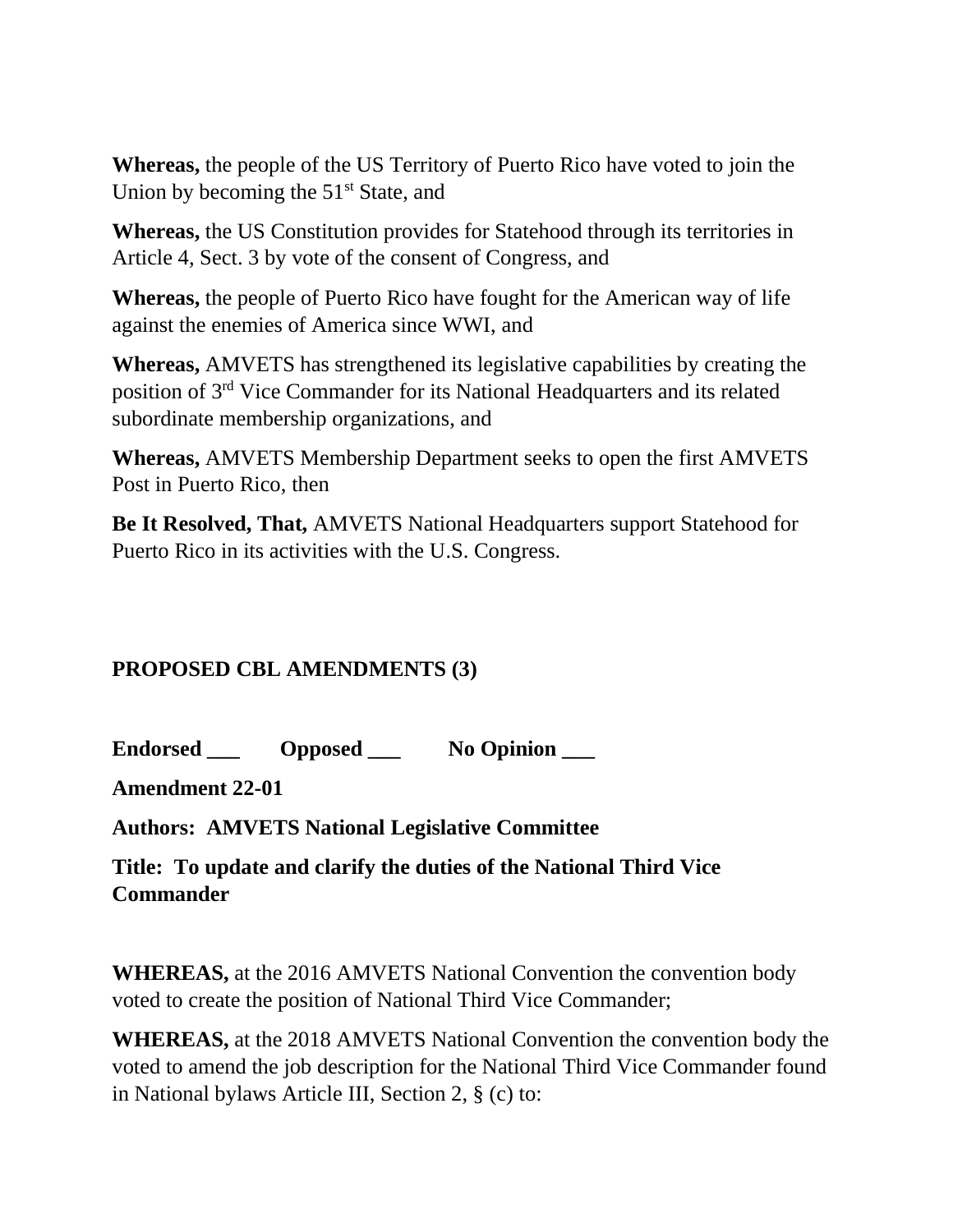**WHEREAS,** Legislative action by AMVETS is often the first and sometimes only exposure that the general public gets to AMVETS. Clear and concise instruction must be afforded to the National Third Vice Commander as to their duties and responsibilities; now, therefore, be it

**RESOLVED,** that National bylaws Article III, Section 2, § (c) to be replaced with the following:

(c) National Third Vice Commander.

The National Third Vice Commander shall:

(1) Chair the National Legislative Committee

(2) Oversee all National Legislative efforts of AMVETS with the assistance of a National Legislative Associate or National Legislative Director and frequent and timely consultation with the National Legislative Committee.

a. Whether in support of or in opposition to a legislative issue any effort must be kept within the scope of a passed resolution and must adhere to the specific written text of that resolution.

b. If events dictate that legislative efforts should be made outside the scope of a passed resolution, then, after consultation with the National Legislative Committee, any positions taken, or efforts made shall be reported to the NEC for approval at the next NEC Meeting.

(3) Provide timely and frequent information updates on any National Legislative efforts and

any new/or pending federal Veteran legislation, administration Veteran policy, or

Department of Veteran Affairs policy positions.

a. A report of activities shall be made at all NEC meetings and National Convention.

b. An update will be made to the public via electronic media

(4) Coordinate legislative participation incentives and events with the National Legislative

Committee and National Headquarters.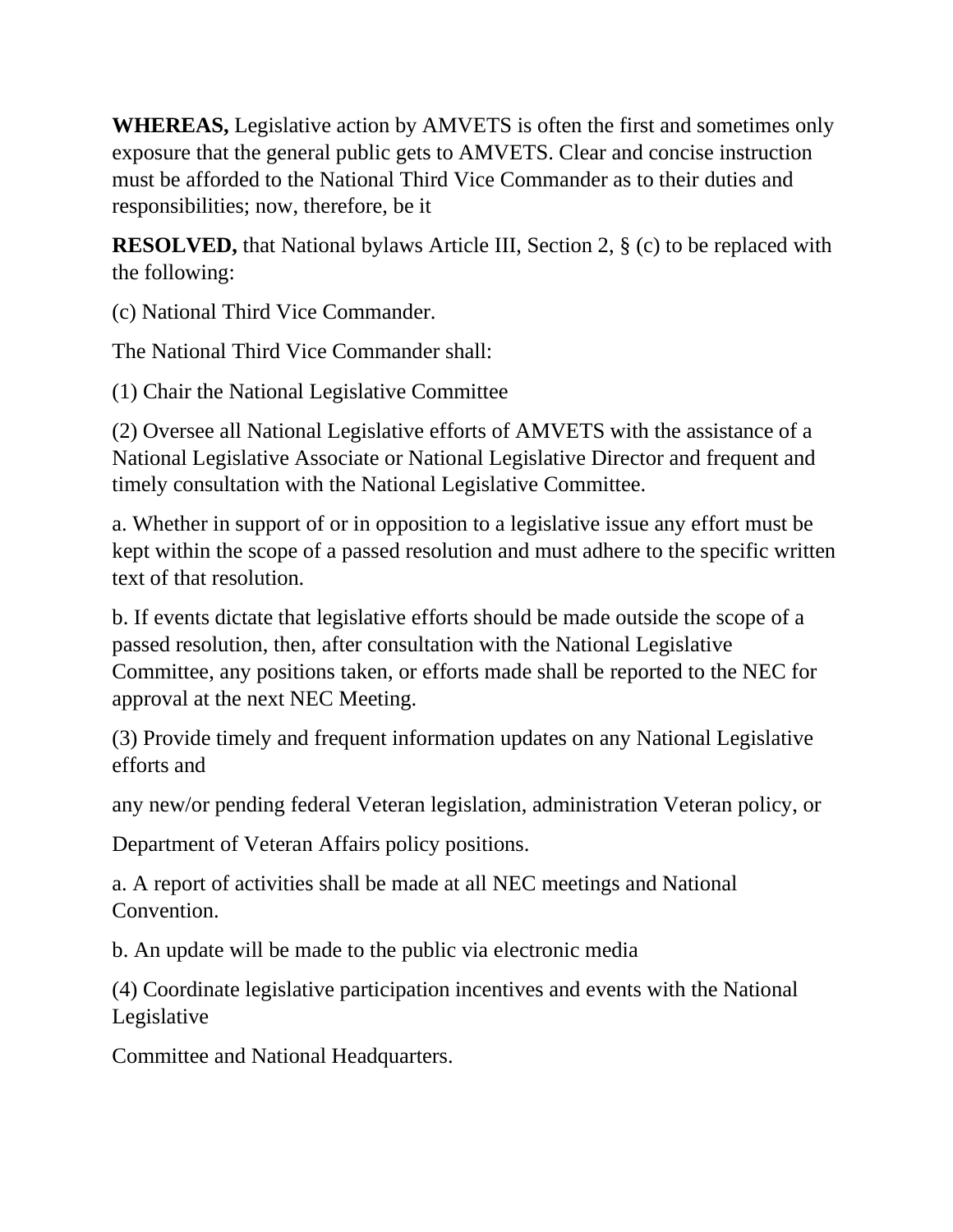(5) Develop a positive working relationship with all National District, Department/State, and

Post persons responsible for legislative advocacy within their respective areas.

(6) Provide support to all National District, Department/State, and Post persons responsible

for legislative advocacy within their respective areas.

(7) Perform such other duties in connection with AMVETS legislative activities as the National

Commander shall direct.

**Endorsed \_\_\_ Opposed \_\_\_ No Opinion \_\_\_**

**Amendment 22-02**

**Authors: AMVETS National Legislative Committee**

**Title: To set out the duties of the National Legislative Committee**

**WHEREAS,** at the 2017 AMVETS National Convention the convention body voted to institute a permanent National Legislative Committee;

**WHEREAS,** In the preceding years the necessity and purpose of the National Legislative Committee has become more apparent in the turbulent and fast changing national political landscape;

**WHEREAS,** AMVETS has developed the ability to quickly and effectively react to fast moving legislation, and as such, has become a vocal leader in the veteran community on a range of issues;

**WHEREAS,** Legislative action by AMVETS is often the first and sometime only exposure that the general public gets to AMVETS. Clear and concise instruction must be afforded to this committee as to its duties and responsibilities;

**WHEREAS,** with the necessity to meet in a timely and sometime immediate manner in the periods between the meetings of the National Executive Committee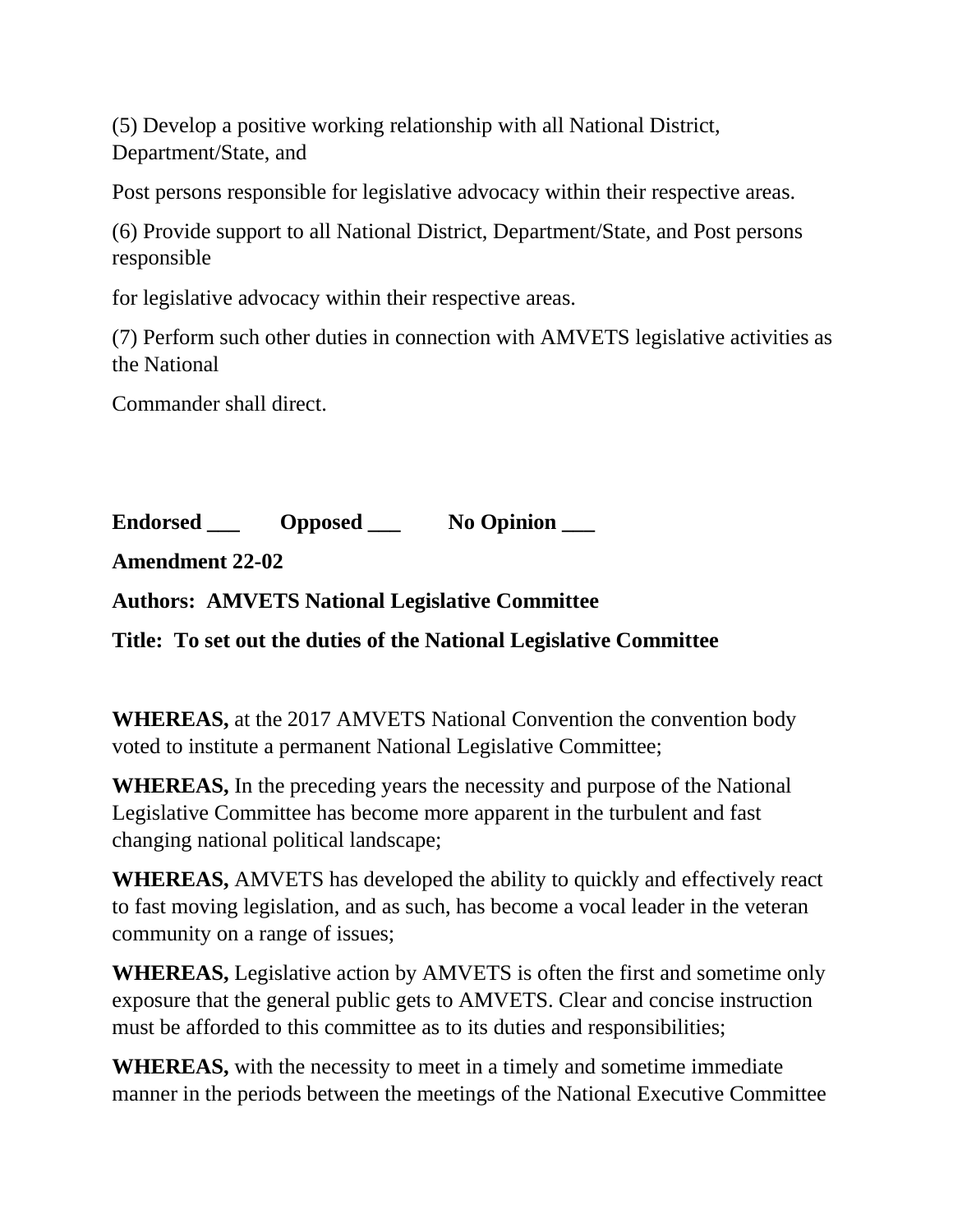(NEC), to effectively and decisively act on fast moving legislation; now, therefore, be it

**RESOLVED,** that under National bylaws, Article II, Section 1, § (v) Legislative Committee add the following:

(1) The National Commander shall appoint six members to the Legislative Committee. The National Third Vice Commander will chair this committee. The Committee shall have a Vice Chairman and Secretary selected from its six members. The National Commander, National Judge Advocate, and one representative from each the AMVETS Ladies Auxiliary, the Sons of AMVETS, and AMVETS Riders that will be ex-officio members with voice but no vote.

(2) The National Legislative Associate or National Legislative Director shall serve as the staff advisor to the committee.

(3) The Legislative Committee shall meet at any time needed over the period between NEC meetings to discuss timely and immediate actions to be taken on legislation. These meetings shall occur via Zoom.

a. Any actions taken by this committee within the scope of any passed resolution must adhere to the specific written text of that resolution.

b. Any actions taken by this committee outside the scope of any passed resolution must be approved by the NEC at the next regular NEC meeting. This action must pass by a simple majority vote of the NEC persons present or action shall be vacated.

c. A report of any meetings held by this committee shall be made at the next NEC meeting or appropriate business session of National Convention following that meeting.

(4) This Committee shall review all draft resolutions and make recommendations to approve or reject the draft resolutions to the National Convention Delegates at the appropriate business session of the National Convention.

(5) This committee chairman will present all draft resolutions at the National Convention.